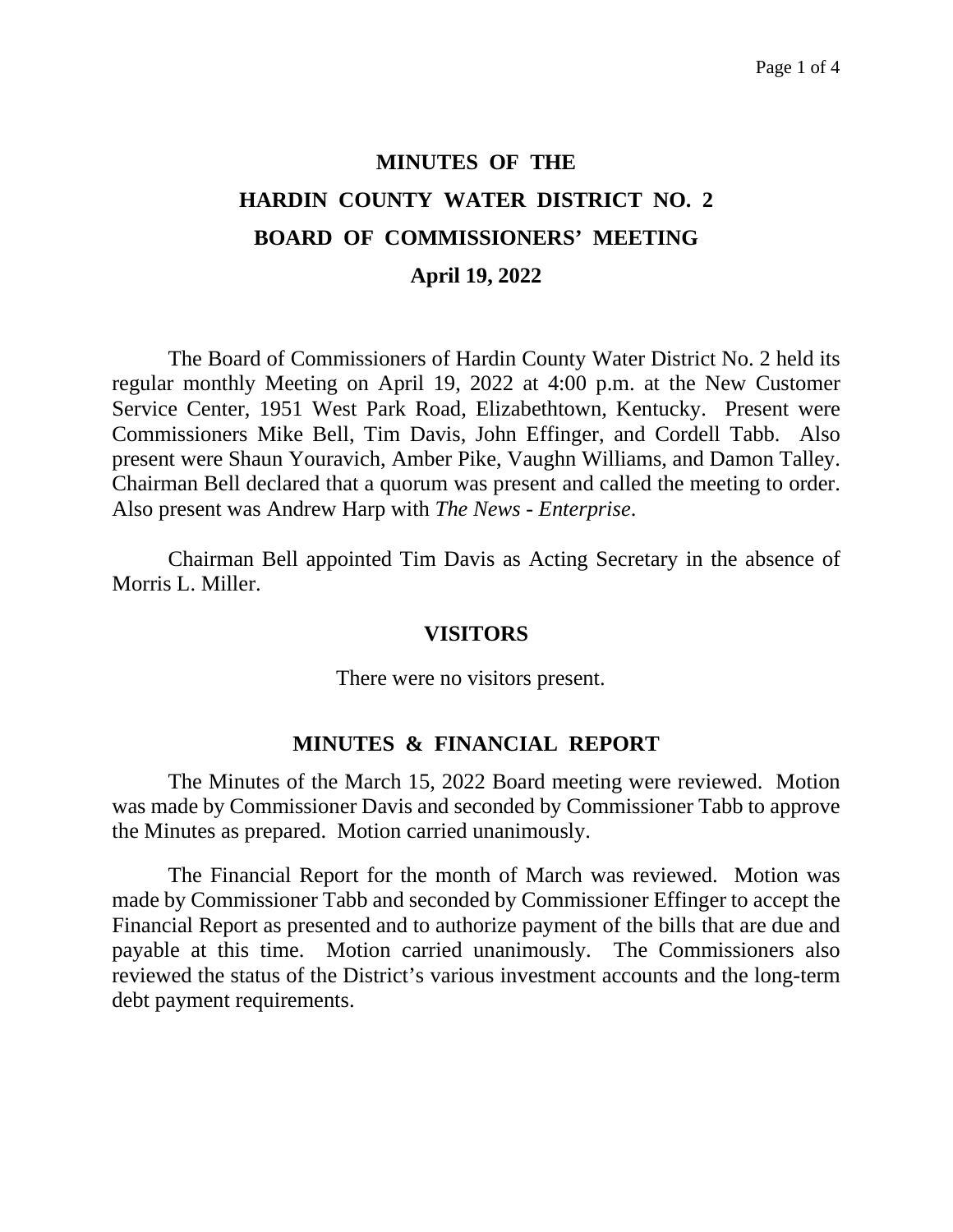### **REPORTS**

- **1. Blue Oval Project.** Vaughn Williams presented a status report on the Blue Oval Project.
- **2. Customer Service & Operations Facility Project.** General Manager Youravich presented the status report. The Project is complete except for a few "punch list" items.
- **3. Departmental Reports.** General Manager Youravich and Amber Pike presented the Departmental Reports.
- **4. Project Reports.** General Manager Youravich presented a status report on various small projects which the District is constructing "in house."

## **OLD BUSINESS**

**1. Jenkins-Essex Pay Request.** Upon recommendation of General Manager Youravich, motion was made by Commissioner Davis and seconded by Commissioner Tabb to approve and authorize payment of Pay Request No. 19 submitted by Jenkins-Essex in the amount of \$405,429.75. General Manager Youravich reported that Pay Request No. 19 simply reduces the retainage as specified in the contract. After the payment of Pay Request No. 19, over \$74,000 still remains in retainage. Motion carried unanimously.

**2. Authorization to Bid Water Line.** Upon recommendation of Vaughn Williams and General Manager Youravich, motion was made by Commissioner Davis and seconded by Commissioner Tabb to authorize Kenvirons and District Staff to bid the water line replacement and upgrade project along Dixie Highway and North Mulberry Streets. Motion carried unanimously.

## **NEW BUSINESS**

**1. Glendale Sewer Alternate.** The Commissioners reviewed several remaining alternate wastewater collection lines that have not yet been constructed. Upon recommendation of General Manager Youravich, motion was made by Commissioner Davis And seconded by commissioner Tabb to construct Alternate Line N, which will provide sewer service to East Railroad Avenue, Bennie's Barn, and the property behind West Point Bank. Motion carried unanimously.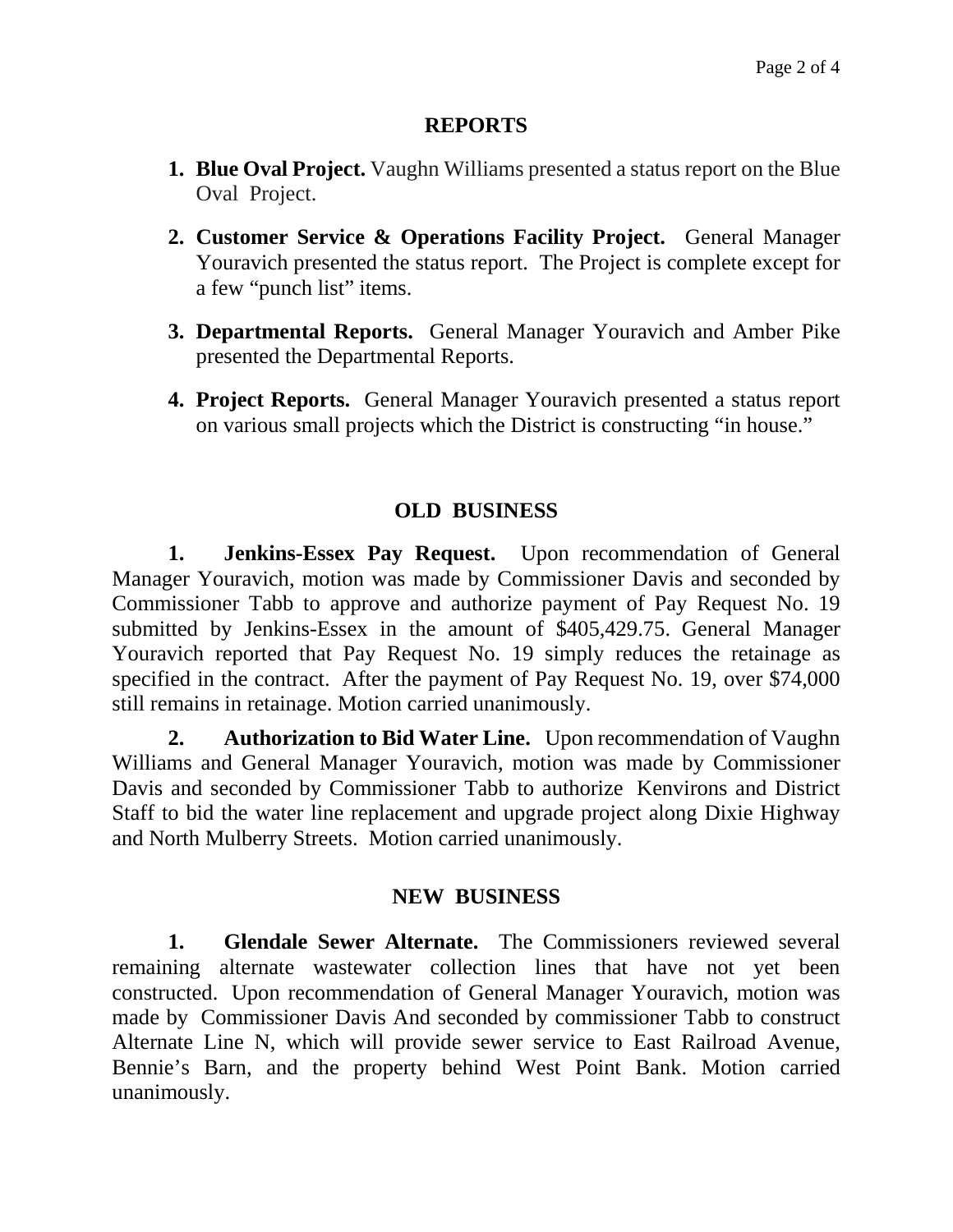**2. Computer Network Vulnerability Assessment.** The Commissioners reviewed the Computer Network Vulnerability Assessment summary prepared by Axiom Solutions. Upon recommendation of General Manager Youravich, motion was made by Commissioner Davis and seconded by Commissioner Tabb to accept the recommendations of Axiom Solutions and to deploy Sophos XDR security software on all the District's workstations and servers at a cost of \$15.00 per month per workstation and \$20.00 per month per server. Motion carried unanimously.

**3. St. John Road Relocation Project.** General Manager Youravich reported that the Transportation Cabinet is ready to proceed with widening a portion of St. John Road and needs the District to relocate its water line. Motion was made by Commissioner Davis and seconded by Commissioner Effinger to authorize District Staff to advertise for materials for the St. John Road Relocation Project. Motion carried unanimously.

**4. Langley Family Foundation Scholarships.** Chairman Bell provided an update on the Langley Family Foundation Scholarship Program and presented the Scholarship Committee's Report. He noted that 51 Applications had been received and the Scholarship Committee has awarded 30 scholarships in the amount of \$1,000 to each recipient.

**5. Executive Session.** Motion was made by Commissioner Davis and seconded by Commissioner Effinger to go into Executive Session, pursuant to KRS 61.810 (1)(b), (c), and (f), to discuss real property acquisition and sale, pending litigation, potential litigation, and discussions which might lead to the appointment, discipline, or dismissal of an individual employee. Motion carried unanimously.

## **\* \* \* EXECUTIVE SESSION DISCUSSION \* \* \***

Motion was made by Commissioner Davis and seconded by Commissioner Effinger to return to open session. Motion carried unanimously. Chairman Bell announced that it would be necessary to take action concerning one of the matters discussed in Executive Session.

**6. Glendale Tank Site.** Motion was made by Commissioner Tabb and seconded by Commissioner Effinger to authorize General Manager Youravich to negotiate, within the parameters set by the Board, the terms of an Option to purchase the preferred site for the new Glendale water storage tank. Motion carried unanimously.